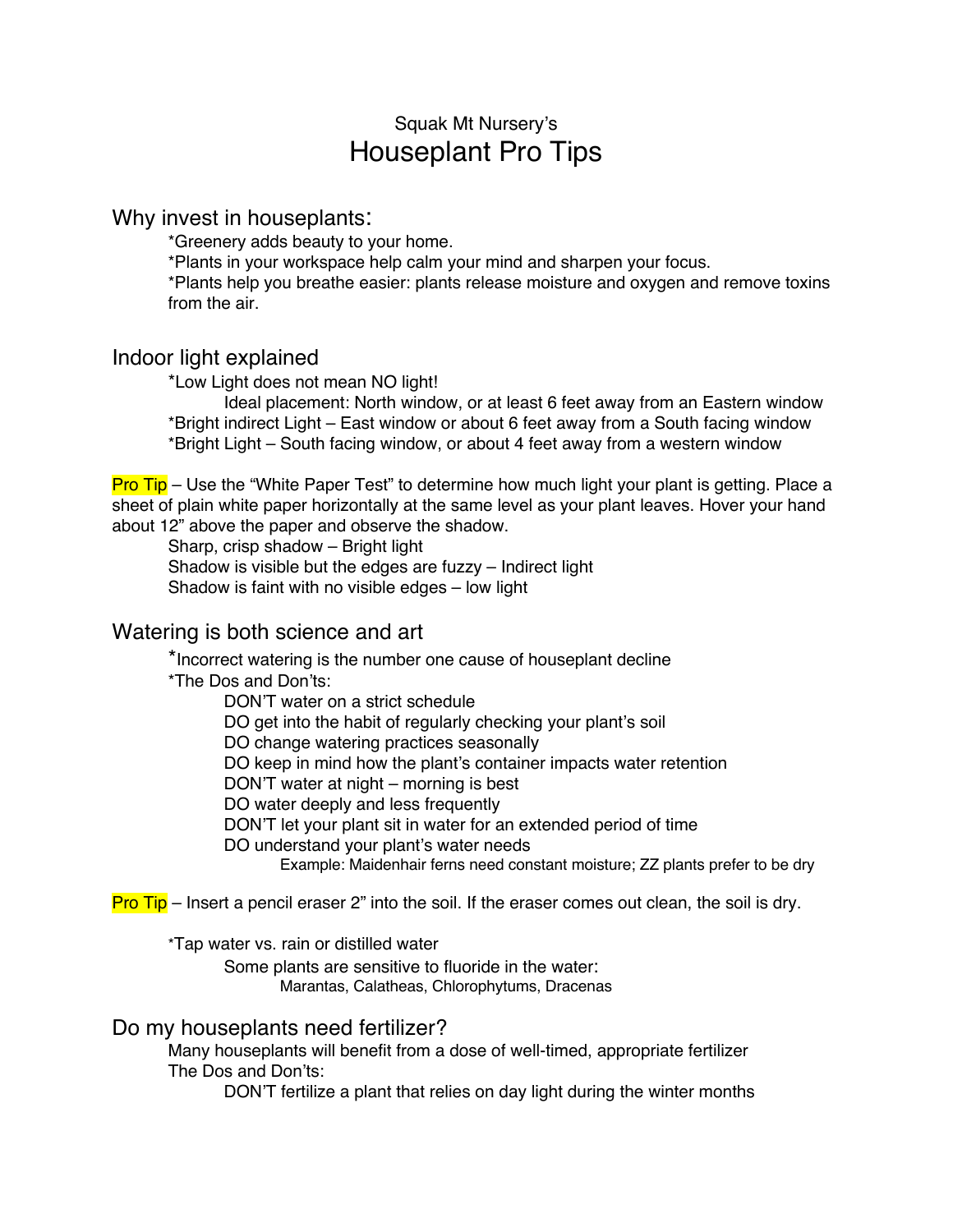DON'T fertilize a dry or stressed plant

DO understand your plant's fertilizer requirements. Is it a heavy feeder? DO look at the NPK amount on your chosen fertilizer

DON'T overfertilize your plant – watch for salt build up on the soil or brown tips DON'T fertilize these plants: dracaenas, succulents planted without drainage, marantas and asparagus ferns

#### Signs your plants need repotting:

Roots emerging from the bottom of the container

Plant needs water more often

Yellowing leaves with green veins

Soil appears broken down

Plant looks too big for the pot

The Do's and Don'ts of repotting

DO repot your plants at the beginning of the growing season (March) DON'T repot your plants in the late fall or early winter DO consider the type of container to best match your plant DON'T repot the plant into a pot larger than 2" of the current pot DO consider the type of growing medium best suited to your plant DO root prune if necessary (circling roots)

## Trouble Shooting

#### Yellow Leaves

Yellowing leaves that curl inward and have crispy tips signal a need for more water Leaves that are bright yellow, or yellow fading to green are overwatered plants Irregular yellowing and leaf deformities signal nutrient deficiencies

## Little Buggers

Mealy bugs are the most common houseplant pest; aphids show up indoors too. Wash the plant in the sink or shower

> Use a Q-tip with alcohol for mealy bugs; dish soap solution for aphids Correct plant culture

Fungus Gnats – a total nuisance

Stir the top inch of the soil with a chop stick Use yellow sticky traps Carnivorous plants Correct the culture – they love wet soil

# Choosing your houseplant: Are you a neglecter or a nurturer?

Staff favorite "Neglecter Plants"

Palms - low to indirect light

Aglaonema - low to indirect light Tip: the darker the leaf, the lower the light Zamioculcus (ZZ Plant) - Low light Asplenium (bird's nest fern) – indirect light Sansevieria – indirect to bright light Epipremnum (pothos) – indirect light Ctenethe – bright light Hoya – bright light